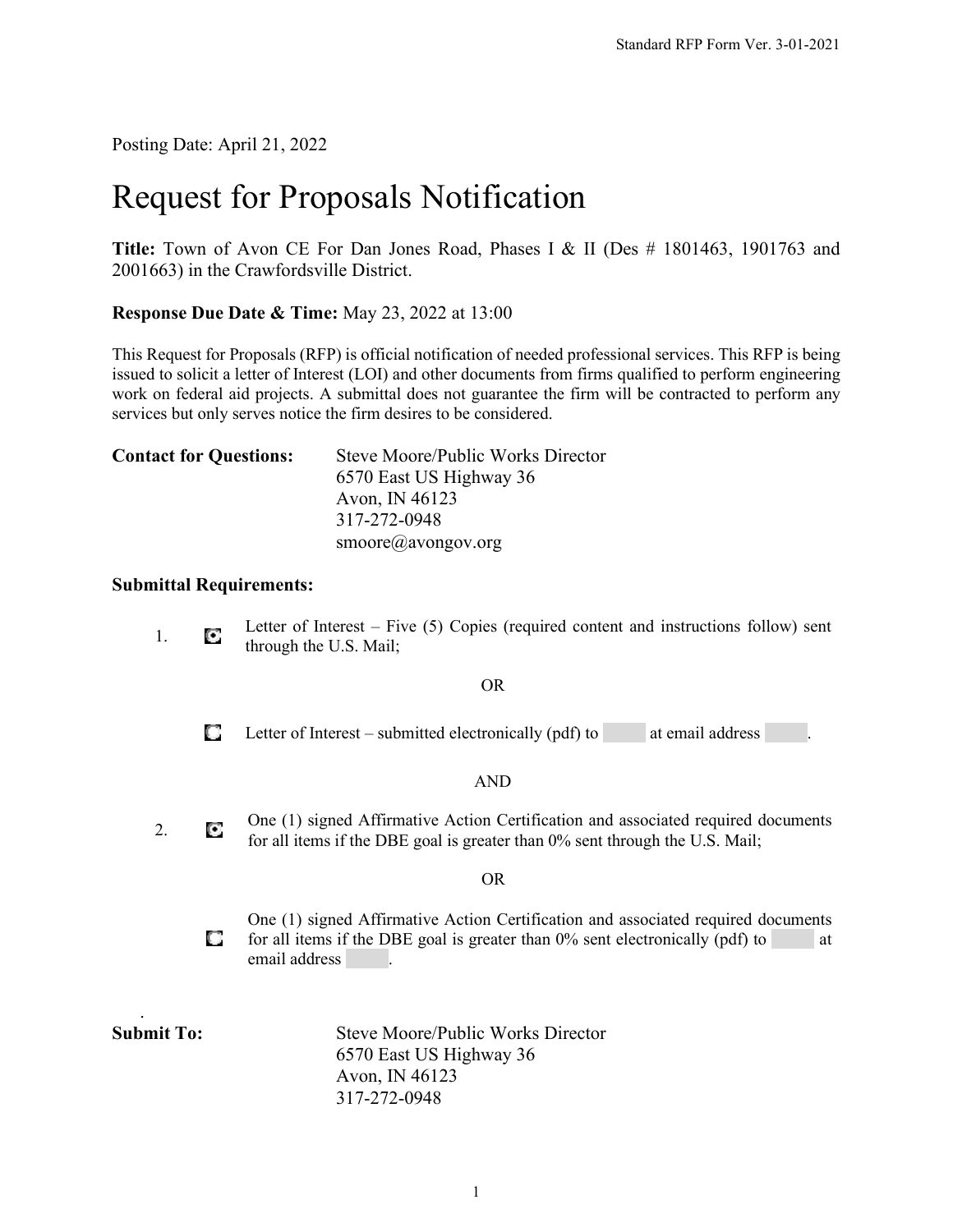smoore@avongov.org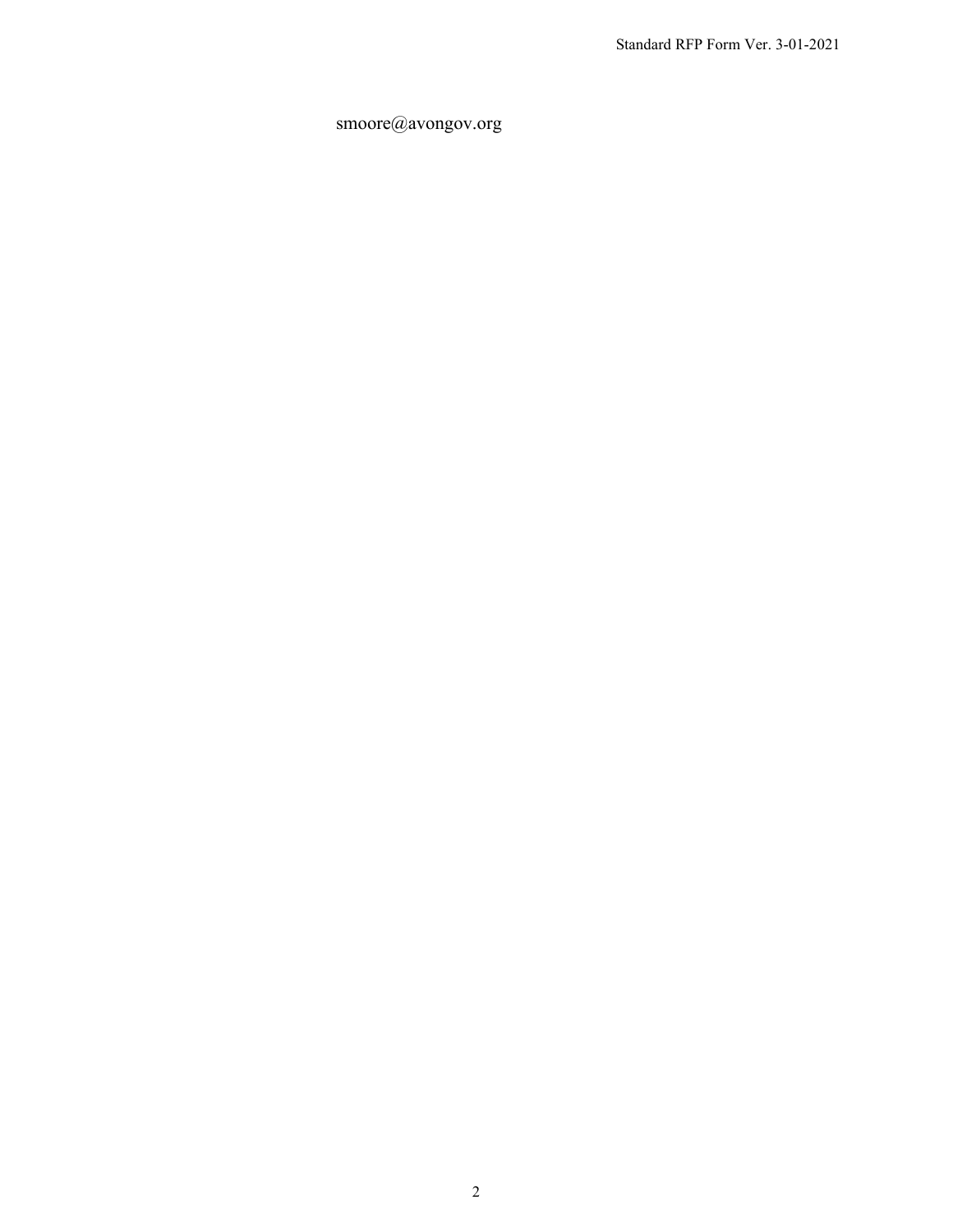### **Selection Procedures:**

Consultants will be selected for work further described herein, based on the evaluation of the Letter of Interest (LOI) and other required documents. The Consultant Selection Rating Form used to evaluate and score the submittals is included for your reference. Final selection ranking will be determined by:

The weighted score totals with the highest score being the top ranked firm

Rank totals with the lowest rank total being the top ranked firm

### **Requirements for Letters of Interest (LOI)**

- A. General instructions for preparing and submitting a Letter of Interest (LOI).
	- 1. Provide the information, as stated in Item B below, in the same order listed and signed by an officer of the firm. Signed and scanned documents, or electronically applied signatures are acceptable. Do not send additional forms, resumes, brochures, or other material unless otherwise noted in the item description.
	- 2. LOI's shall be limited to twelve (12) 8  $\frac{1}{2}$ " x 11" pages that include Identification, Qualifications, Key Staff, and Project Approach.
	- 3. LOI's must be received no later than the "Response Due Date and Time"; as shown in the RFP header above. Responses received after this deadline will not be considered. Submittals must include all required attachments to be considered for selection.
- B. Letter of Interest Content
	- 1. Identification, Qualifications and Key Staff
		- a. Provide the firm name, address of the responsible office from which the work will be performed and the name and email address of the contact person authorized to negotiate for the associated work.
		- b. List all proposed sub consultants, their DBE status, and the percentage of work to be performed by the prime consultant and each sub consultant. (See Affirmative Action Certification requirements below.) A listing of certified DBE's eligible to be considered for selection as prime consultants or sub-consultants for this RFP can be found at the "Prequalified Consultants" link on the Indiana Department of Transportation (INDOT) Consultants Webpage. (http://www.in.gov/indot/2732.htm).
		- c. List the Project Manager and other key staff members, including key sub consultant staff, and the percent of time the project manager will be committed for the contract, if selected. Include project engineers for important disciplines and staff members responsible for the work. Address the experience of the key staff members on similar projects and the staff qualifications relative to the required item qualifications.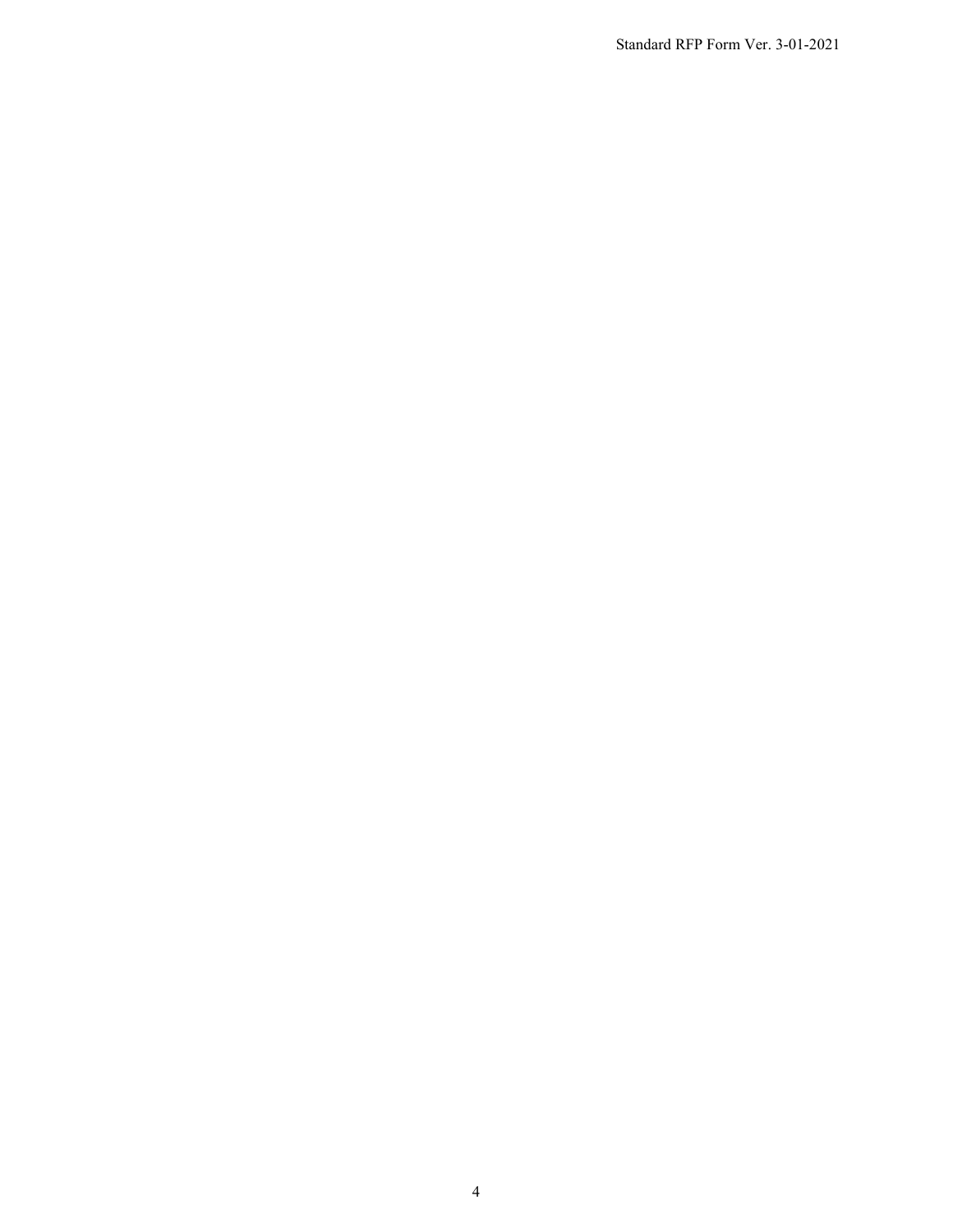- d. Describe the capacity of consultant staff and their ability to perform the work in a timely manner relative to present workload.
- 2. Project Approach
	- a. Provide a description of your project approach relative to the advertised services. For project specific items confirm the firm has visited the project site. For all items address your firm's technical understanding of the project or services, cost containment practices, innovative ideas and any other relevant information concerning your firm's qualifications for the project.

# **Requirements for Affirmative Action Certification**

A completed Affirmative Action Certification form is required for all items that identify a DBE goal greater than "0", in order to be considered for selection. The consultant must identify the DBE firms with which it intends to subcontract.

On the Affirmative Action Certification, include the contract participation percentage of each DBE and list what the DBE will be subcontracted to perform.

If the consultant does not meet the DBE goal, the consultant must provide documentation in additional pages after the form that evidences that it made good faith efforts to achieve the DBE goal.

All DBE subcontracting goals apply to all prime submitting consultants regardless of the prime's status of DBE.

#### **INDOT DBE Reciprocity Agreement with KYTC**

An Agreement between INDOT and the Kentucky Transportation Cabinet (KYTC) established reciprocal acceptance of certification of DBE firms in their respective states under the Unified Certification Program (UCP) pursuant to 49 CFR  $?26.81(e)$  and (f).

Copies of the DBE certifications, as issued by INDOT or the Kentucky Transportation Cabinet (KYTC), are to be included as additional pages after the AAC form for each firm listed on the AAC form. The following are DBE Locator Directories for each State Transportation Agency:

## **INDOT: https://entapps.indot.in.gov/DBELocator/**

## **KYTC: https://transportation.ky.gov/Civil-Rights-and-Small-Business-Development/Pages/Certified-DBE-Directory.aspx**

Information about the Indiana DBE Program is available at: **https://www.in.gov/indot/2674.htm.** 

Information about the KYTC DBE Program is available at: **https://transportation.ky.gov/Civil-Rights-and-Small-Business-Development/Pages/default.aspx.**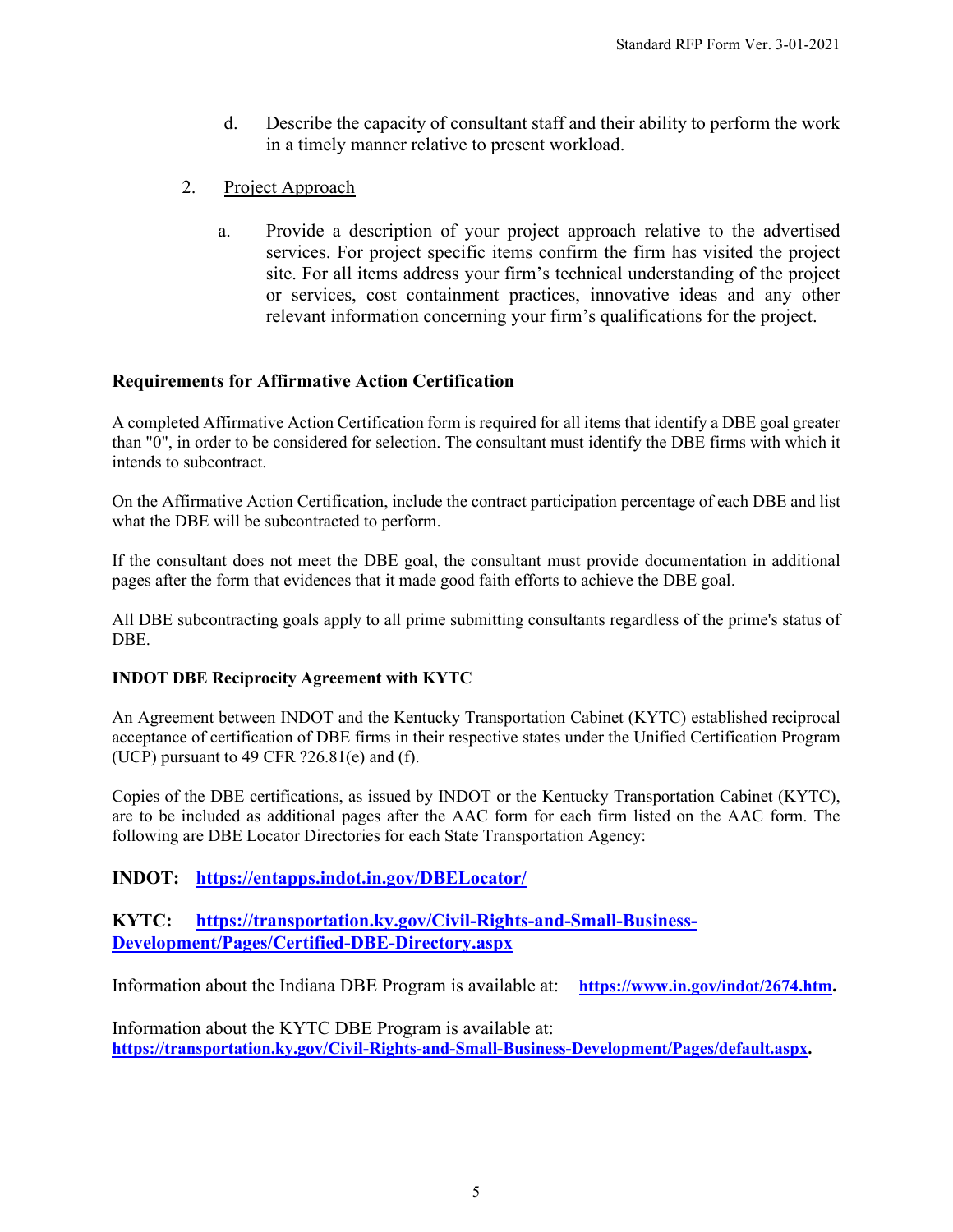# **Work item details:**

Local Public Agency: Town of Avon

Project Location: Dan Jones Road

Project Description: Widen Dan Jones Road, a 2-Lane, undivided road to 4-lane road with curbed median. Des 1801463 is on Dan Jones Road from approximately 375 feet north of the CSX Main Road to the center of the roundabout at CR 100S. Des Nos 1901763 and 2001663 are approximately the center of the Dan Jones roundabout at CR 100S through the Dan Jones intersection at CR 150S.

| INDOT Des $#$ :                              | 1801463, 1901763 and 2001663                       |                                                        |
|----------------------------------------------|----------------------------------------------------|--------------------------------------------------------|
| Phases Included:                             | CE                                                 |                                                        |
| <b>Estimated Construction Amount:</b>        | 9,000,000                                          |                                                        |
| Funding:                                     | Federal 70%, Local 30%                             |                                                        |
| Term of Contract:                            | Until Project Completion                           |                                                        |
| DBE goal:                                    | $7\%$                                              |                                                        |
| <b>Required Prequalification Categories:</b> |                                                    |                                                        |
|                                              | $\Box$ 5.2 Environmental Document Preparation - CE | $\Box$ 12.1 Project Management for Aquisition Services |
|                                              | $\Box$ 6.1 Topographical Survey Data Collection    | $\Box$ 12.2 Title Search                               |
| $\Box$ 8.1 Non-Complex Roadway Design        |                                                    | $\Box$ 12.4 Appraisal                                  |
| $\Box$ 9.1 Level 1 Bridge Design             |                                                    | 12.5 Appraisal Review                                  |
|                                              |                                                    |                                                        |

- $\Box$  11.1 Right of Way Plan Development  $\Box$  13.1 Construction Inspection
- Additional Categories Listed Below:
- 

# Click here to enter Additional Categories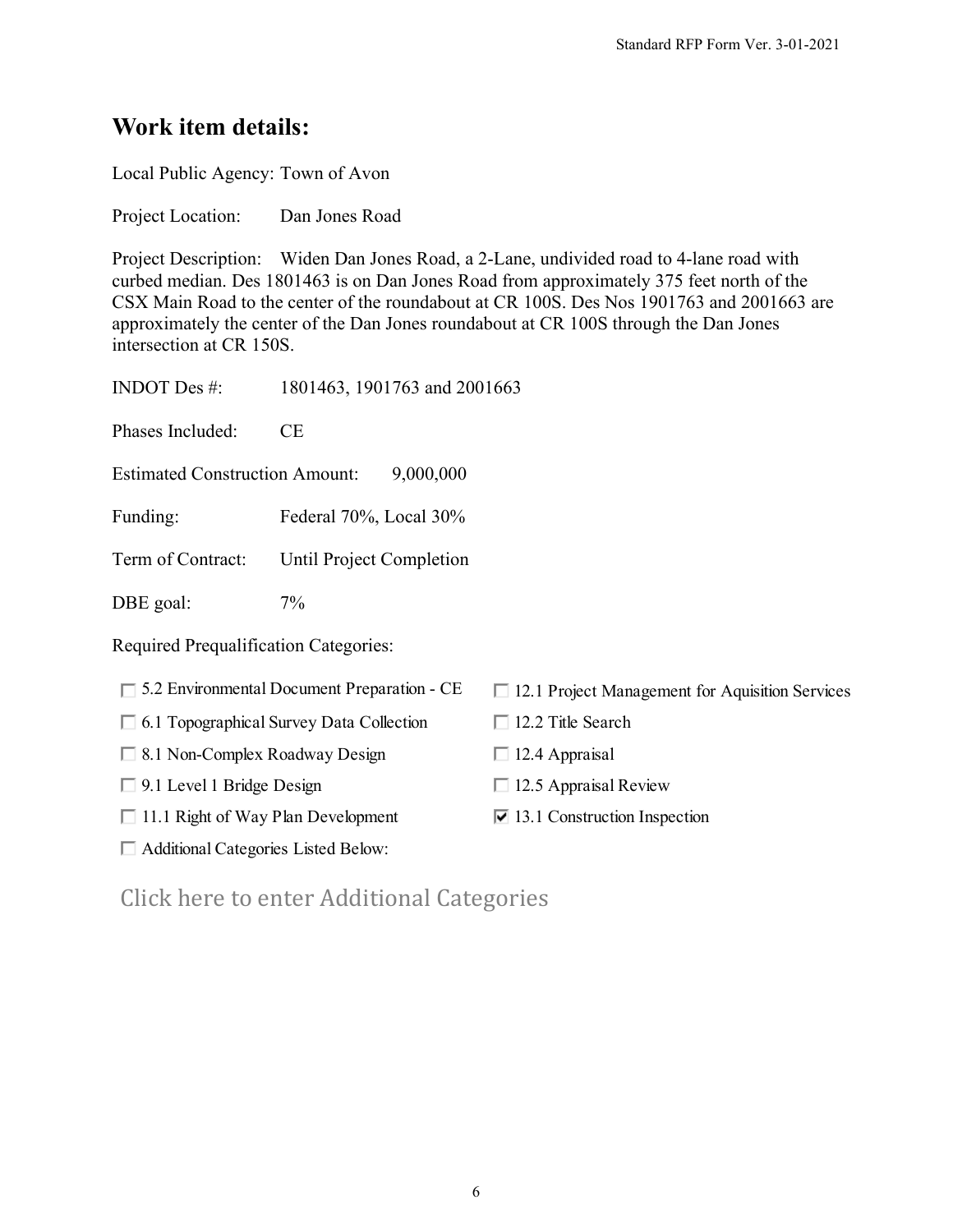# **LPA Consultant Selection Rating Sheet**

Sample:

|                           | <b>RFP Selection Rating for</b>                                                                                                                                 | Des. No.                         |              |                     |              |
|---------------------------|-----------------------------------------------------------------------------------------------------------------------------------------------------------------|----------------------------------|--------------|---------------------|--------------|
|                           | (City, County, Town) or (Local Public Agency)                                                                                                                   |                                  |              |                     |              |
|                           |                                                                                                                                                                 |                                  |              |                     |              |
|                           | <b>Services Description:</b>                                                                                                                                    |                                  |              |                     |              |
|                           |                                                                                                                                                                 |                                  |              |                     |              |
|                           | <b>Consultant Name:</b>                                                                                                                                         |                                  |              |                     |              |
|                           |                                                                                                                                                                 |                                  |              |                     |              |
|                           | <b>Evaluation Criteria to be Rated by Scorers</b>                                                                                                               |                                  |              |                     |              |
| Category                  | <b>Scoring Criteria</b>                                                                                                                                         | <b>Scale</b>                     | <b>Score</b> | Weight              | Weighted     |
|                           |                                                                                                                                                                 |                                  |              |                     | <b>Score</b> |
| Past                      | Performance evaluation score averages from historical performance data.<br>Quality score for similar work from performance database.                            |                                  |              | 6                   |              |
| Performance               | Schedule score from performance database.                                                                                                                       |                                  |              | 3                   |              |
|                           | Responsiveness score from performance database.                                                                                                                 |                                  |              | 1                   |              |
|                           | Evaluation of the team's personnel and equipment to perform the project on time.                                                                                |                                  |              |                     |              |
| Capacity of<br>Team to do | Availability of more than adequate capacity that results in added value.                                                                                        | 1                                |              | 20                  |              |
|                           | Adequate capacity to meet the schedule.                                                                                                                         | $\overline{0}$                   |              |                     |              |
| Work                      | Insufficient available capacity to meet the schedule.                                                                                                           | $-1$                             |              |                     |              |
|                           | Technical Expertise: Unique Resources that yield a relevant added value or efficiency                                                                           |                                  |              |                     |              |
|                           | to the deliverable.                                                                                                                                             |                                  |              |                     |              |
| Team's                    | Demonstrated outstanding expertise and resources identified                                                                                                     | 2                                |              |                     |              |
| <b>Demonstrated</b>       | for required services for value added benefit.                                                                                                                  |                                  |              | 15                  |              |
| Qualifications            | Demonstrated high level of expertise and resources identified                                                                                                   | $\mathbf{1}$                     |              |                     |              |
|                           | for required services for value added benefit.                                                                                                                  |                                  |              |                     |              |
|                           | Expertise and resources at appropriate level.                                                                                                                   | $\overline{0}$                   |              |                     |              |
|                           | Insufficient expertise and/or resources.                                                                                                                        | $-3$                             |              |                     |              |
|                           | Predicted ability to manage the project, based on: experience in size, complexity,                                                                              |                                  |              |                     |              |
|                           | type, subs, documentation skills.                                                                                                                               |                                  |              |                     |              |
| Project                   | Demonstrated outstanding experience in similar type and complexity.                                                                                             | $\overline{2}$<br>$\overline{1}$ |              |                     |              |
| Manager                   | Demonstrated high level of experience in similar type and complexity.                                                                                           |                                  |              | 20                  |              |
|                           | Experience in similar type and complexity shown in resume.<br>Experience in different type or lower complexity.                                                 |                                  |              |                     |              |
|                           | Insufficient experience.                                                                                                                                        | $-1$<br>$-3$                     |              |                     |              |
|                           | Project Understanding and Innovation that provides cost and/or time savings.                                                                                    |                                  |              |                     |              |
|                           | High level of understanding and viable innovative ideas proposed.                                                                                               | $\overline{2}$                   |              |                     |              |
| Approach to               | High level of understanding of the project.                                                                                                                     | $\mathbf{1}$                     |              | 15                  |              |
| Project                   | Basic understanding of the project.                                                                                                                             | $\overline{0}$                   |              |                     |              |
|                           | Lack of project understanding.                                                                                                                                  | $-3$                             |              |                     |              |
|                           |                                                                                                                                                                 |                                  |              | Weighted Sub-Total: |              |
|                           |                                                                                                                                                                 |                                  |              |                     |              |
|                           |                                                                                                                                                                 |                                  |              |                     |              |
|                           |                                                                                                                                                                 |                                  |              |                     |              |
|                           | It is the responsibility of scorers to make every effort to identify the firm most capable of producing the highest deliverables in a timely and cost effective |                                  |              |                     |              |
|                           | manner without regard to personal preference.                                                                                                                   |                                  |              |                     |              |
|                           |                                                                                                                                                                 |                                  |              |                     |              |
|                           | I certify that I do not have any conflicts of interest associated with this consultant as defined in 49CFR118.36.                                               |                                  |              |                     |              |
|                           |                                                                                                                                                                 |                                  |              |                     |              |
|                           | I have thoroughly reviewed the letter of interest for this consultant and certify that the above scores represent my best judgment of this firm's abilities.    |                                  |              |                     |              |
|                           |                                                                                                                                                                 |                                  |              |                     |              |
|                           |                                                                                                                                                                 |                                  |              |                     |              |
| Signature:                | Print Name:                                                                                                                                                     |                                  |              |                     |              |
|                           |                                                                                                                                                                 |                                  |              |                     |              |
| Title:                    | Date:                                                                                                                                                           |                                  |              |                     |              |
|                           |                                                                                                                                                                 |                                  |              |                     |              |
|                           |                                                                                                                                                                 |                                  |              |                     |              |
|                           |                                                                                                                                                                 |                                  |              |                     |              |
| (Form Rev. 4-7-16)        |                                                                                                                                                                 |                                  |              |                     |              |